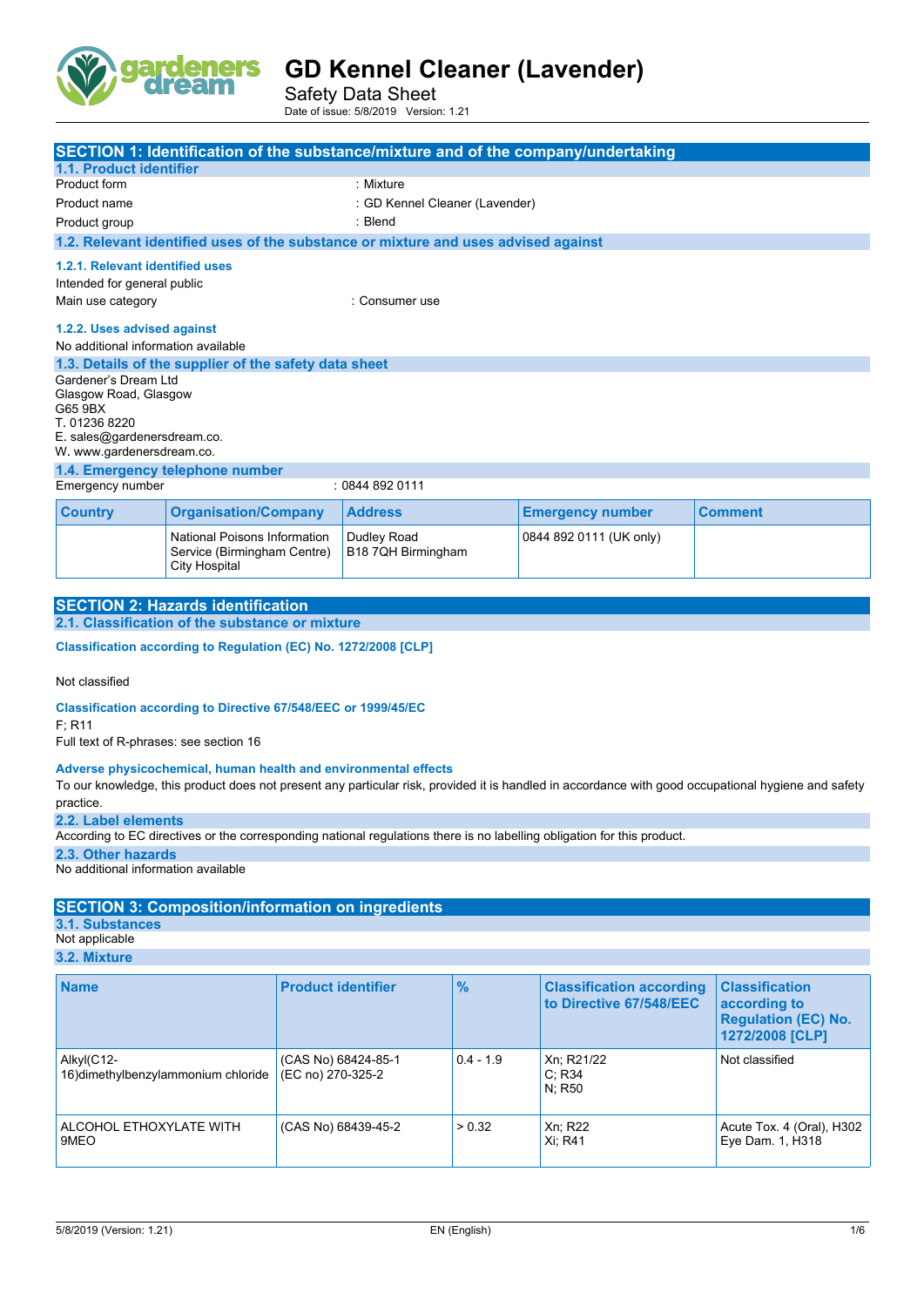#### Safety Data Sheet

| (CAS No) 67-63-0<br>Isopropanol<br>(EC no) 200-661-7<br>(EC index no) 603-117-00-0<br>(REACH-no) 01-2119457558-<br>25 | $0.036 - 0.285$ | F: R11<br>Xi: R36<br><b>R67</b> | Flam. Lig. 2. H225<br>Eve Irrit, 2, H319<br>STOT SE 3. H336 |
|-----------------------------------------------------------------------------------------------------------------------|-----------------|---------------------------------|-------------------------------------------------------------|
|-----------------------------------------------------------------------------------------------------------------------|-----------------|---------------------------------|-------------------------------------------------------------|

Full text of R- and H-phrases: see section 16

| <b>SECTION 4: First aid measures</b>                                                                    |                                                                                                                                                                |
|---------------------------------------------------------------------------------------------------------|----------------------------------------------------------------------------------------------------------------------------------------------------------------|
| 4.1. Description of first aid measures                                                                  |                                                                                                                                                                |
| First-aid measures after inhalation                                                                     | : Remove person to fresh air and keep comfortable for breathing.                                                                                               |
| First-aid measures after skin contact                                                                   | : Wash skin with plenty of water.                                                                                                                              |
| First-aid measures after eye contact                                                                    | : Rinse eyes with water as a precaution.                                                                                                                       |
| 4.2. Most important symptoms and effects, both acute and delayed<br>No additional information available |                                                                                                                                                                |
| 4.3. Indication of any immediate medical attention and special treatment needed                         |                                                                                                                                                                |
| Treat symptomatically.                                                                                  |                                                                                                                                                                |
| <b>SECTION 5: Firefighting measures</b>                                                                 |                                                                                                                                                                |
| 5.1. Extinguishing media                                                                                |                                                                                                                                                                |
| Suitable extinguishing media                                                                            | : Water spray. Dry powder. Foam. Carbon dioxide.                                                                                                               |
| 5.2. Special hazards arising from the substance or mixture                                              |                                                                                                                                                                |
| Hazardous decomposition products in case of fire                                                        | : Toxic fumes may be released.                                                                                                                                 |
| <b>5.3. Advice for firefighters</b>                                                                     |                                                                                                                                                                |
| Protection during firefighting                                                                          | : Do not attempt to take action without suitable protective equipment. Self-contained<br>breathing apparatus. Complete protective clothing.                    |
| <b>SECTION 6: Accidental release measures</b>                                                           |                                                                                                                                                                |
| 6.1. Personal precautions, protective equipment and emergency procedures                                |                                                                                                                                                                |
| 6.1.1. For non-emergency personnel                                                                      |                                                                                                                                                                |
| <b>Emergency procedures</b>                                                                             | : Ventilate spillage area.                                                                                                                                     |
| 6.1.2. For emergency responders                                                                         |                                                                                                                                                                |
| Protective equipment                                                                                    | : Do not attempt to take action without suitable protective equipment. For further information<br>refer to section 8: "Exposure controls/personal protection". |
| <b>6.2. Environmental precautions</b>                                                                   |                                                                                                                                                                |
| Avoid release to the environment.                                                                       |                                                                                                                                                                |
| 6.3. Methods and material for containment and cleaning up                                               |                                                                                                                                                                |
| Methods for cleaning up                                                                                 | : Take up liquid spill into absorbent material.                                                                                                                |
| Other information                                                                                       | : Dispose of materials or solid residues at an authorized site.                                                                                                |
| 6.4. Reference to other sections                                                                        |                                                                                                                                                                |
| For further information refer to section 13.                                                            |                                                                                                                                                                |
| <b>SECTION 7: Handling and storage</b>                                                                  |                                                                                                                                                                |
| 7.1. Precautions for safe handling                                                                      |                                                                                                                                                                |
| Precautions for safe handling                                                                           | : Ensure good ventilation of the work station. Wear personal protective equipment.                                                                             |
| Hygiene measures                                                                                        | : Do not eat, drink or smoke when using this product. Always wash hands after handling the<br>product.                                                         |
| 7.2. Conditions for safe storage, including any incompatibilities                                       |                                                                                                                                                                |
| Storage conditions                                                                                      | : Store in a well-ventilated place. Keep cool.                                                                                                                 |
| 7.3. Specific end use(s)                                                                                |                                                                                                                                                                |
| No additional information available                                                                     |                                                                                                                                                                |
|                                                                                                         |                                                                                                                                                                |

| <b>SECTION 8: Exposure controls/personal protection</b> |                                         |                                  |  |
|---------------------------------------------------------|-----------------------------------------|----------------------------------|--|
| <b>8.1. Control parameters</b>                          |                                         |                                  |  |
| <b>Isopropanol (67-63-0)</b>                            |                                         |                                  |  |
| EU                                                      | IOELV TWA (mg/m <sup>3</sup> )          | 999 mg/m $3$ (8 hours)           |  |
| EU                                                      | IOELV TWA (ppm)                         | 400 ppm (8 hours)                |  |
| EU                                                      | IOELV STEL (mg/m <sup>3</sup> )         | 1250 mg/m <sup>3</sup> (15 mins) |  |
| EU                                                      | IOELV STEL (ppm)                        | 500 ppm (15 mins)                |  |
| Germany                                                 | TRGS 910 Acceptance concentration notes |                                  |  |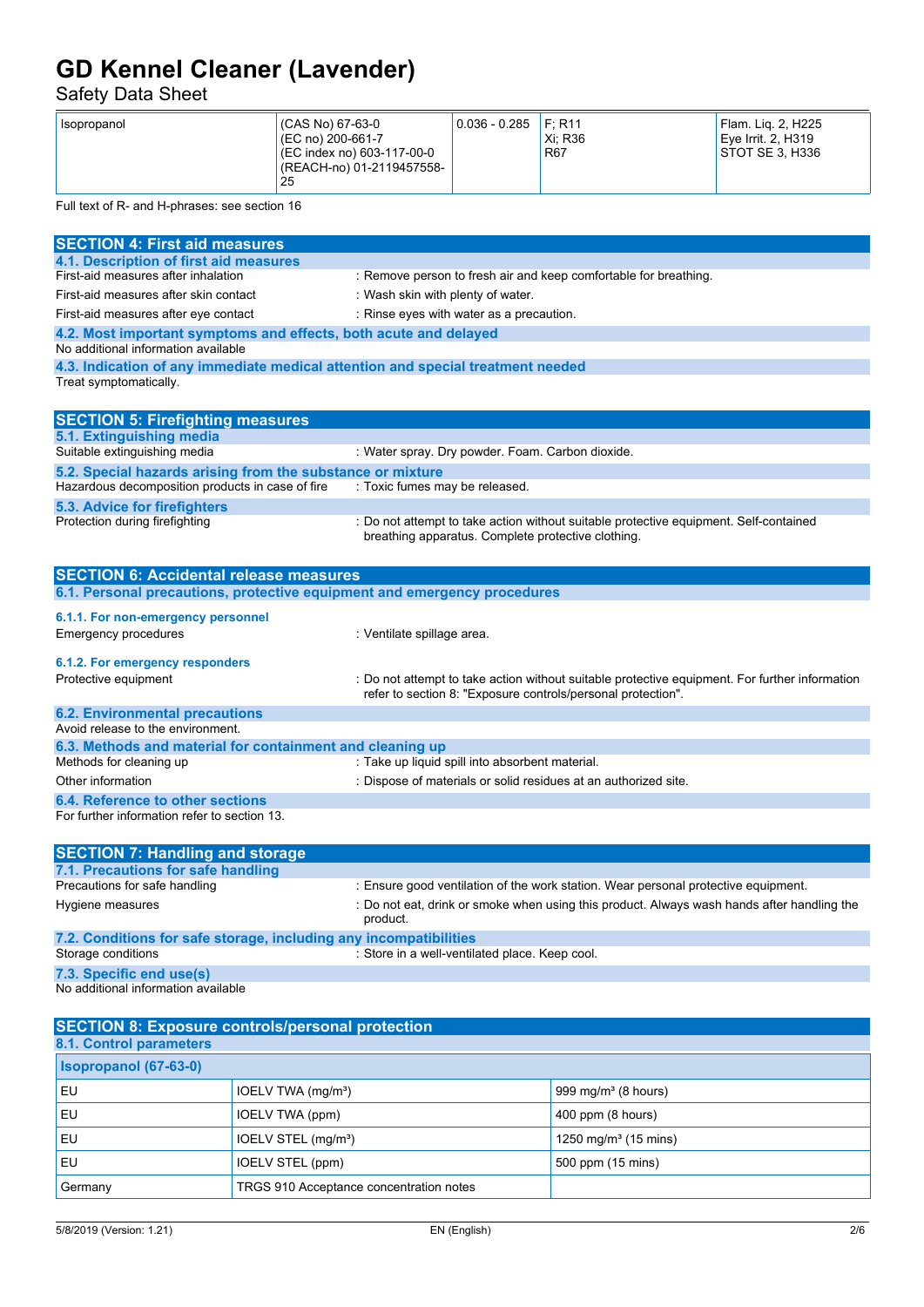Safety Data Sheet

### **8.2. Exposure controls**

**Appropriate engineering controls:**

Ensure good ventilation of the work station.

| Hand protection:                                                         |  |  |
|--------------------------------------------------------------------------|--|--|
| Protective gloves                                                        |  |  |
| Eye protection:                                                          |  |  |
| Safety glasses                                                           |  |  |
| Skin and body protection:                                                |  |  |
| Wear suitable protective clothing                                        |  |  |
| <b>Respiratory protection:</b>                                           |  |  |
| In case of insufficient ventilation, wear suitable respiratory equipment |  |  |

#### **Environmental exposure controls:**

Avoid release to the environment.

| <b>SECTION 9: Physical and chemical properties</b>         |                     |  |  |
|------------------------------------------------------------|---------------------|--|--|
| 9.1. Information on basic physical and chemical properties |                     |  |  |
| Physical state                                             | : Liquid            |  |  |
| Appearance                                                 | : Purple liquid.    |  |  |
| Colour                                                     | : Purple.           |  |  |
| Odour                                                      | : lavender.         |  |  |
| Odour threshold                                            | : No data available |  |  |
| pH                                                         | $: 5 - 9$           |  |  |
| Relative evaporation rate (butylacetate=1)                 | : No data available |  |  |
| Melting point                                              | : Not applicable    |  |  |
| Freezing point                                             | : No data available |  |  |
| Boiling point                                              | : 100 $^{\circ}$ C  |  |  |
| Flash point                                                | : No data available |  |  |
| Self ignition temperature                                  | : No data available |  |  |
| Decomposition temperature                                  | : No data available |  |  |
| Flammability (solid, gas)                                  | : Not applicable    |  |  |
| Vapour pressure                                            | : No data available |  |  |
| Relative vapour density at 20 °C                           | : No data available |  |  |
| Relative density                                           | : No data available |  |  |
| Density                                                    | : $1.01$ g/l        |  |  |
| Solubility                                                 | : Soluble.          |  |  |
| Log Pow                                                    | : No data available |  |  |
| Viscosity, kinematic                                       | : No data available |  |  |
| Viscosity, dynamic                                         | : No data available |  |  |
| <b>Explosive properties</b>                                | : No data available |  |  |
| Oxidising properties                                       | : No data available |  |  |
| <b>Explosive limits</b>                                    | : No data available |  |  |
| 9.2. Other information                                     |                     |  |  |
| No additional information available                        |                     |  |  |

| <b>SECTION 10: Stability and reactivity</b>                                        |
|------------------------------------------------------------------------------------|
| <b>10.1. Reactivity</b>                                                            |
| The product is non-reactive under normal conditions of use, storage and transport. |
| <b>10.2. Chemical stability</b>                                                    |
| Stable under normal conditions.                                                    |
| 10.3. Possibility of hazardous reactions                                           |
| No dangerous reactions known under normal conditions of use.                       |
| <b>10.4. Conditions to avoid</b>                                                   |
| None under recommended storage and handling conditions (see section 7).            |
| 10.5. Incompatible materials                                                       |
| No additional information available                                                |
|                                                                                    |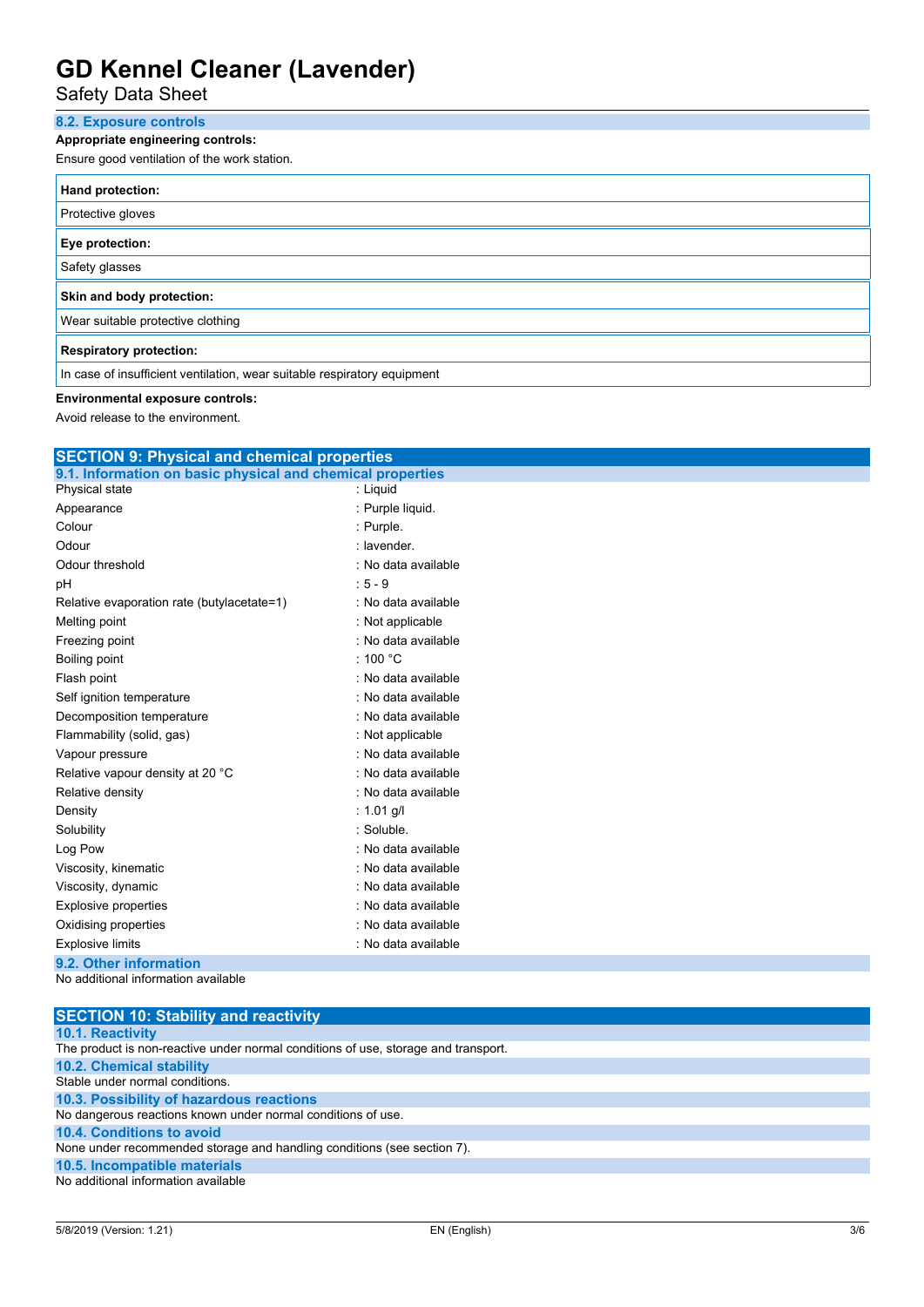Safety Data Sheet

**10.6. Hazardous decomposition products**

No additional information available

| <b>SECTION 11: Toxicological information</b>                                    |                                                                                                                            |
|---------------------------------------------------------------------------------|----------------------------------------------------------------------------------------------------------------------------|
| 11.1. Information on toxicological effects                                      |                                                                                                                            |
| Acute toxicity (oral)                                                           | : Not classified                                                                                                           |
| Acute toxicity (dermal)                                                         | : Not classified                                                                                                           |
| Acute toxicity (inhalation)                                                     | : Not classified                                                                                                           |
| <b>ALCOHOL ETHOXYLATE WITH 9MEO (68439-45-2)</b>                                |                                                                                                                            |
| LD50 oral rat                                                                   | > 200 - 2000 mg/kg                                                                                                         |
| Isopropanol (67-63-0)                                                           |                                                                                                                            |
| LD50 oral rat                                                                   | 4700 mg/kg                                                                                                                 |
| LD50 oral                                                                       | ≥ 2000 mg/kg (rabbit)                                                                                                      |
| LC50 inhalation rat (mg/l)                                                      | 46.5 mg/l/4h                                                                                                               |
| Skin corrosion/irritation                                                       | : Not classified                                                                                                           |
|                                                                                 | pH: 5 - 9                                                                                                                  |
| Serious eye damage/irritation                                                   | : Not classified                                                                                                           |
|                                                                                 | pH: 5 - 9                                                                                                                  |
| Respiratory or skin sensitisation                                               | : Not classified                                                                                                           |
| Germ cell mutagenicity                                                          | : Not classified                                                                                                           |
| Carcinogenicity                                                                 | : Not classified                                                                                                           |
| Reproductive toxicity                                                           | : Not classified                                                                                                           |
| Specific target organ toxicity (single exposure)                                | : Not classified                                                                                                           |
| Specific target organ toxicity (repeated exposure)                              | : Not classified                                                                                                           |
| Aspiration hazard                                                               | : Not classified                                                                                                           |
|                                                                                 |                                                                                                                            |
| <b>SECTION 12: Ecological information</b>                                       |                                                                                                                            |
| 12.1. Toxicity                                                                  |                                                                                                                            |
| Ecology - general                                                               |                                                                                                                            |
|                                                                                 | : The product is not considered harmful to aquatic organisms nor to cause long-term<br>adverse effects in the environment. |
| Aquatic acute                                                                   | : Not classified                                                                                                           |
| Aquatic chronic                                                                 | : Not classified                                                                                                           |
| Isopropanol (67-63-0)                                                           |                                                                                                                            |
| LC50 fishes 1                                                                   | $\geq$ 100 mg/l (48 hours)                                                                                                 |
| LC50 other aquatic organisms 2                                                  | $\geq$ 100 mg/l (Algae, 72 hours)                                                                                          |
| EC50 Daphnia 1                                                                  | $\geq$ 100 mg/l (48 hours)                                                                                                 |
| 12.2. Persistence and degradability                                             |                                                                                                                            |
| Isopropanol (67-63-0)                                                           |                                                                                                                            |
| Persistence and degradability                                                   | Biodegradable.                                                                                                             |
| 12.3. Bioaccumulative potential                                                 |                                                                                                                            |
| Isopropanol (67-63-0)                                                           |                                                                                                                            |
| Bioaccumulative potential                                                       | The product does not contain any substances expected to be bioaccumulating.                                                |
| 12.4. Mobility in soil                                                          |                                                                                                                            |
| No additional information available                                             |                                                                                                                            |
| 12.5. Results of PBT and vPvB assessment<br>No additional information available |                                                                                                                            |
| 12.6. Other adverse effects                                                     |                                                                                                                            |
| No additional information available                                             |                                                                                                                            |
|                                                                                 |                                                                                                                            |
| <b>SECTION 13: Disposal considerations</b><br>13.1. Waste treatment methods     |                                                                                                                            |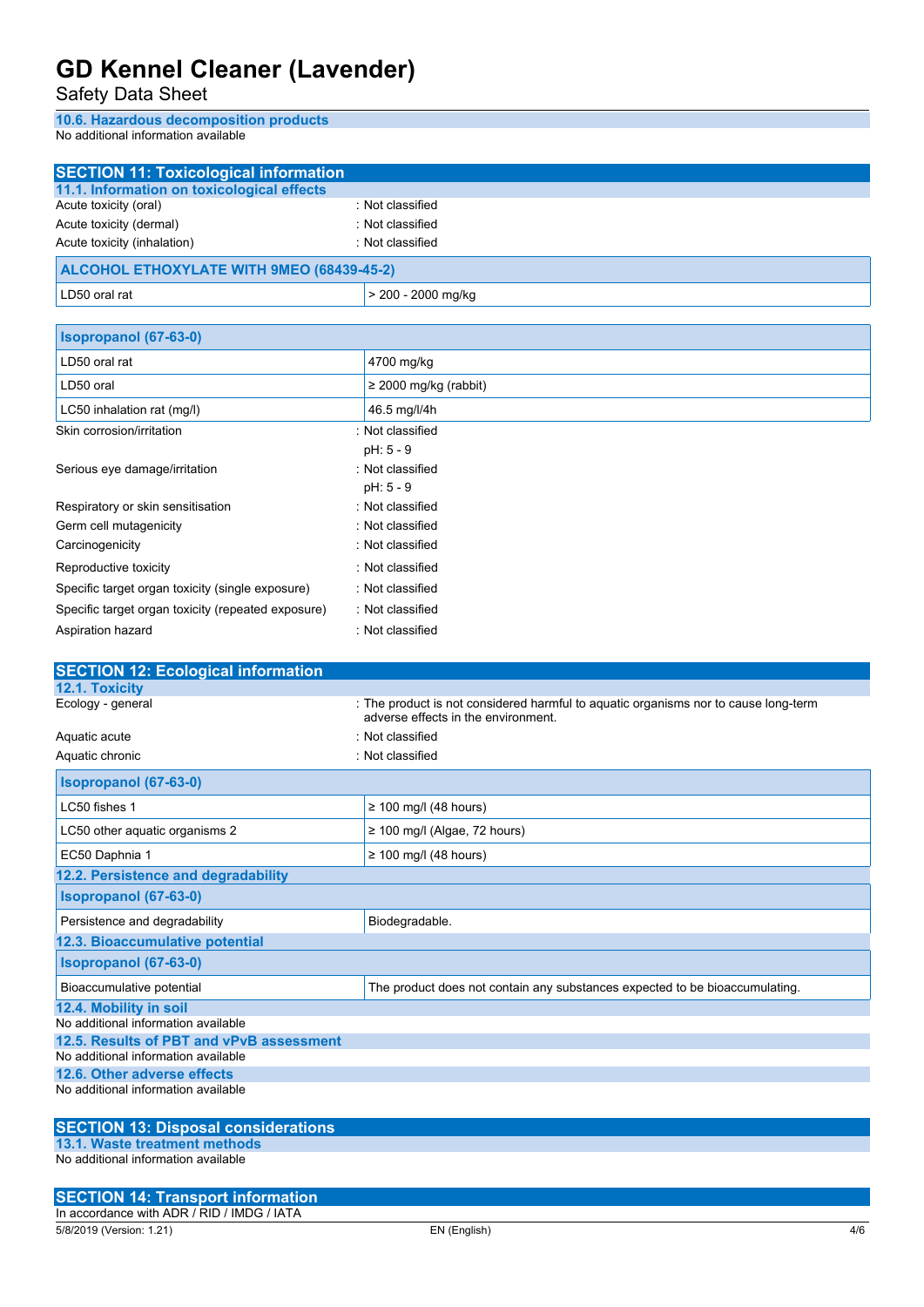### Safety Data Sheet

| 14.1. UN number                                                          |                                          |  |
|--------------------------------------------------------------------------|------------------------------------------|--|
| UN-No. (ADR)                                                             | : Not regulated                          |  |
| UN-No. (IMDG)                                                            | : Not regulated                          |  |
| UN-No.(IATA)                                                             | : Not regulated                          |  |
| UN-No.(ADN)                                                              | : Not regulated                          |  |
| UN-No. (RID)                                                             | : Not regulated                          |  |
| 14.2. UN proper shipping name                                            |                                          |  |
| Proper Shipping Name (ADR)                                               | : Not regulated                          |  |
| Proper Shipping Name (IMDG)                                              | : Not regulated                          |  |
| Proper Shipping Name (IATA)                                              | : Not regulated                          |  |
| Proper Shipping Name (ADN)                                               | : Not regulated                          |  |
| Proper Shipping Name (RID)                                               | : Not regulated                          |  |
| 14.3. Transport hazard class(es)                                         |                                          |  |
| ADR                                                                      |                                          |  |
| Transport hazard class(es) (ADR)                                         | : Not regulated                          |  |
| <b>IMDG</b>                                                              |                                          |  |
| Transport hazard class(es) (IMDG)                                        | : Not regulated                          |  |
| <b>IATA</b>                                                              |                                          |  |
| Transport hazard class(es) (IATA)                                        | : Not regulated                          |  |
| ADN                                                                      |                                          |  |
| Transport hazard class(es) (ADN)                                         | : Not regulated                          |  |
| RID                                                                      |                                          |  |
| Transport hazard class(es) (RID)                                         | : Not regulated                          |  |
| 14.4. Packing group                                                      |                                          |  |
| Packing group (ADR)                                                      | : Not regulated                          |  |
| Packing group (IMDG)                                                     | : Not regulated                          |  |
| Packing group (IATA)                                                     | : Not regulated                          |  |
| Packing group (ADN)                                                      | : Not regulated                          |  |
| Packing group (RID)                                                      | : Not regulated                          |  |
| <b>14.5. Environmental hazards</b>                                       |                                          |  |
| Dangerous for the environment                                            | : No                                     |  |
| Marine pollutant                                                         | : No                                     |  |
| Other information                                                        | : No supplementary information available |  |
| 14.6. Special precautions for user                                       |                                          |  |
| <b>Overland transport</b>                                                |                                          |  |
| Not regulated                                                            |                                          |  |
| <b>Transport by sea</b>                                                  |                                          |  |
| Not regulated                                                            |                                          |  |
| Air transport                                                            |                                          |  |
| Not regulated                                                            |                                          |  |
| Inland waterway transport                                                |                                          |  |
| Not regulated                                                            |                                          |  |
| Rail transport                                                           |                                          |  |
| Not regulated                                                            |                                          |  |
| 14.7. Transport in bulk according to Annex II of MARPOL and the IBC Code |                                          |  |
| Not applicable                                                           |                                          |  |
|                                                                          |                                          |  |

#### **SECTION 15: Regulatory information**

**15.1. Safety, health and environmental regulations/legislation specific for the substance or mixture**

#### **15.1.1. EU-Regulations**

| Authorisations and/or restrictions on use (Annex XVII):                                                                                                                 |                                            |  |
|-------------------------------------------------------------------------------------------------------------------------------------------------------------------------|--------------------------------------------|--|
| 3(b) Hazard classes 3.1 to 3.6, 3.7 adverse effects on sexual function<br>and fertility or on development, 3.8 effects other than narcotic effects,<br>$3.9$ and $3.10$ | ALCOHOL ETHOXYLATE WITH 9MEO - Isopropanol |  |
| $3(a)$ Hazard classes 2.1 to 2.4, 2.6 and 2.7, 2.8 types A and B, 2.9,<br>2.10, 2.12, 2.13 categories 1 and 2, 2.14 categories 1 and 2, 2.15 types<br>A to F            | Isopropanol                                |  |